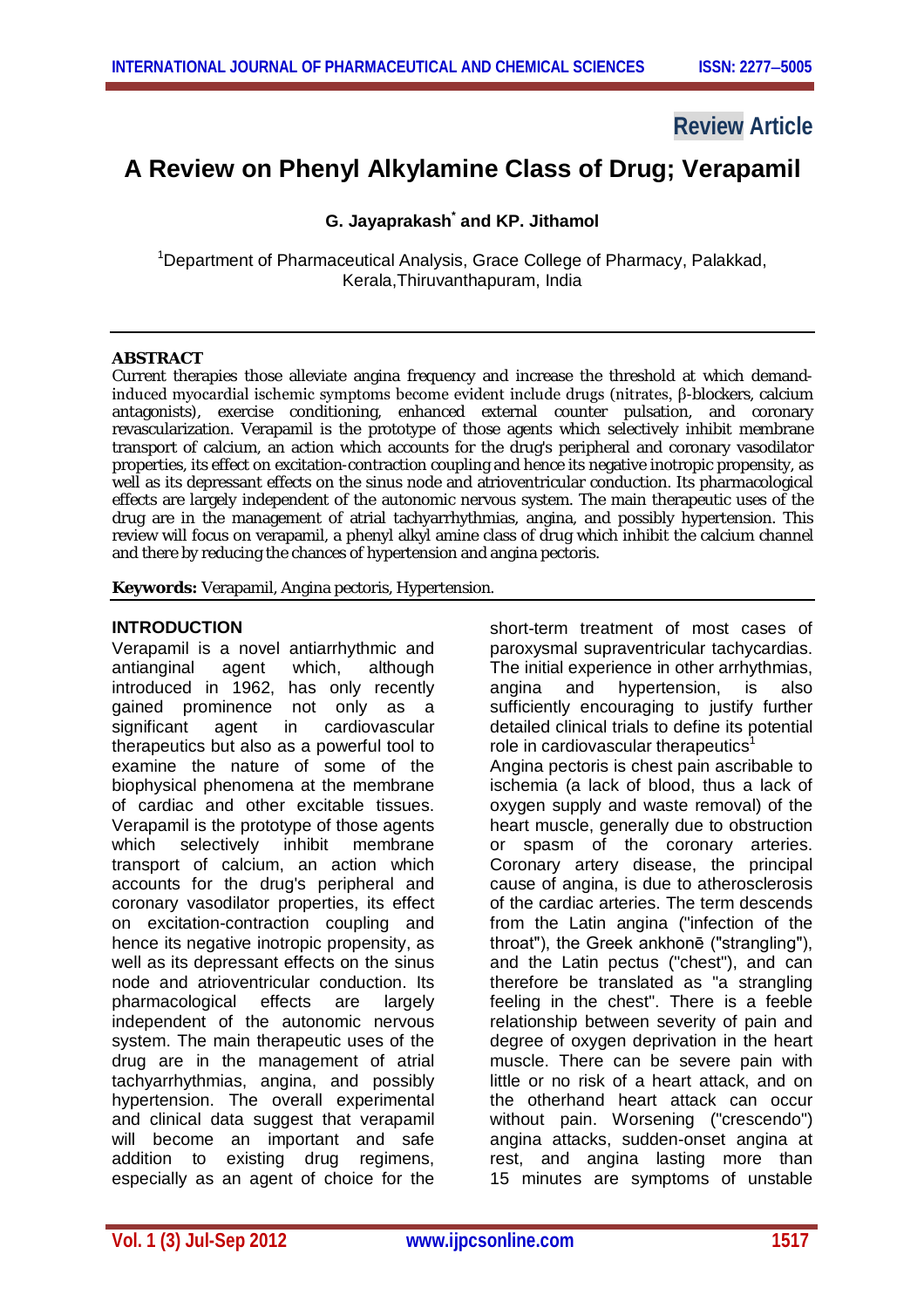angina (usually grouped with similar conditions as the acute coronary syndrome). As these may herald myocardial infarction (a heart attack), they require urgent medical attention and are generally treated as a presumed heart attack.<sup>2</sup>

Hypertension (HTN) or high blood pressure, sometimes called arterial hypertension, is a chronic medical condition in which the blood pressure in the arteries is elevated. This requires the heart to work harder than normal to circulate blood through the blood vessels. Blood pressure involves two measurements, systolic and diastolic, which depend on whether the heart muscle is contracting (systole) or relaxed between beats (diastole). Normal blood pressure at rest is within the range of 100- 140mmHg systolic (top reading) and 60- 90mmHg diastolic (bottom reading). High blood pressure is said to be present if it is persistently at or above 140/90 mmHg.

Hypertension is classified as either primary (essential) hypertension or secondary hypertension; about 90–95% of cases are categorized as "primary hypertension" which means high blood pressure with no obvious underlying medical cause. The remaining 5–10% of cases (secondary hypertension) are caused by other conditions that affect the kidneys, arteries, heart or endocrine system.

Hypertension is a major risk factor for stroke, myocardial infarction (heart attacks), heart failure, aneurysms of the arteries (e.g. aortic aneurysm), peripheral arterial disease and is a cause of chronic kidney disease. Even moderate elevation of arterial blood pressure is associated with a shortened life expectancy. Dietary and lifestyle changes can improve blood pressure control and decrease the risk of associated health complications, although drug treatment is often necessary in people for whom lifestyle changes prove ineffective or insufficient.<sup>3</sup>

Complications of hypertension



Hypertension is diagnosed on the basis of a persistently high blood pressure. Traditionally, this requires three separate sphygmomanometer measurements at one monthly intervals. Initial assessment of the hypertensive people should include a complete history and physical examination. With the availability of 24 hour ambulatory blood pressure monitors and home blood pressure machines, the importance of not wrongly diagnosing those who have white coat hypertension has led to a change in protocols. In the United Kingdom, current best practice is to follow up a single raised clinic reading with ambulatory measurement, or less ideally with home blood pressure monitoring over the course of 7 days.

Secondary hypertension is more common in preadolescent children, with most cases caused by renal disease. Primary or essential hypertension is more common in adolescents and has multiple risk factors, including obesity and a family history of hypertension. Laboratory tests can also be performed to identify possible causes of secondary hypertension, and to determine whether hypertension has caused damage to the heart, eyes, and kidneys. Additional tests for diabetes and high cholesterol levels are usually performed because these conditions are additional risk factors for the development of heart disease and require treatment<sup>4</sup>.

Serum creatinine is measured to assess for the presence of kidney disease, which can be either the cause or the result of hypertension. Serum creatinine alone may overestimate glomerular filtration rate and recent guidelines advocate the use of predictive equations such as the equations such as the Modification of Diet in Renal Disease (MDRD) formula to estimate glomerular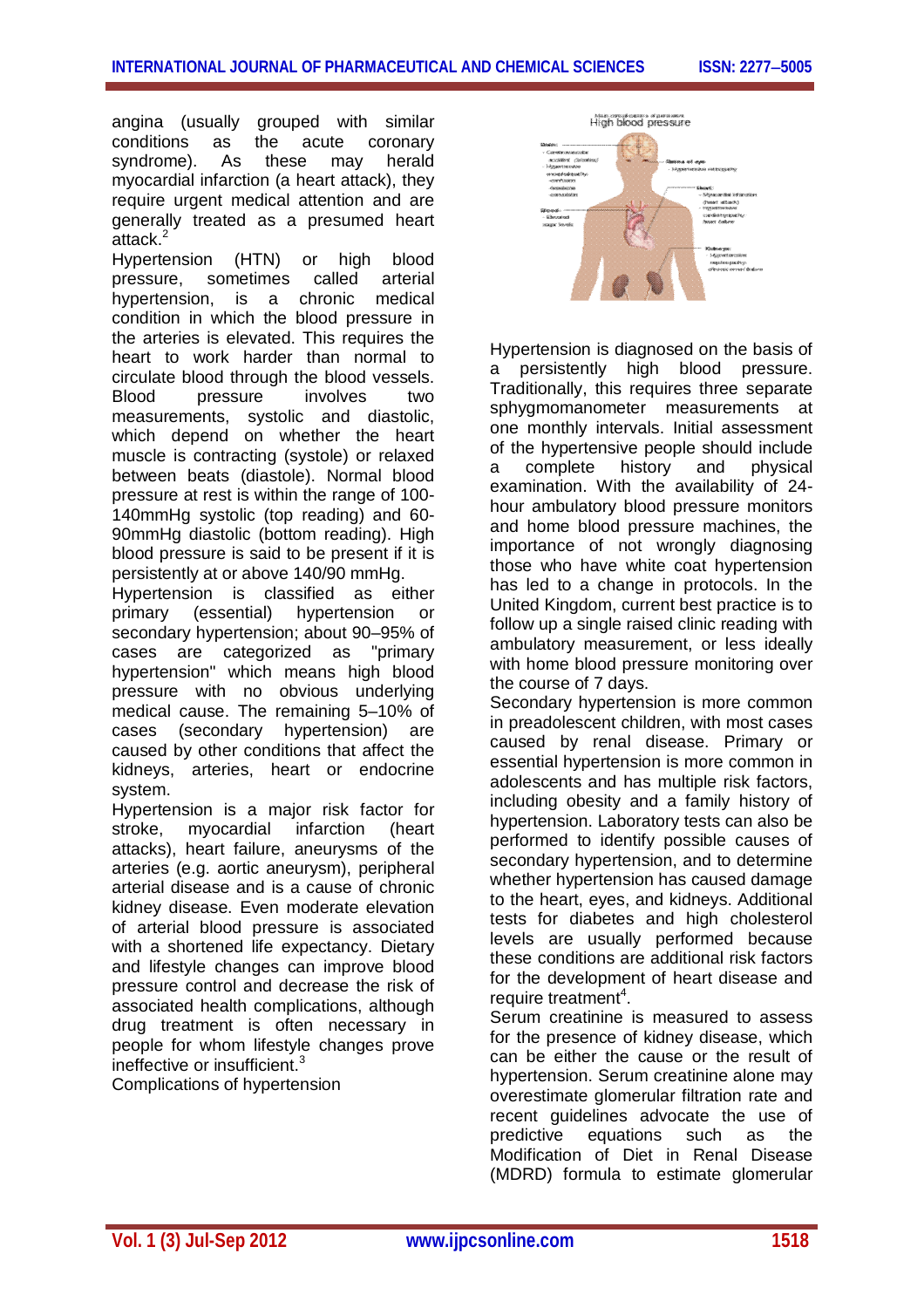filtration rate (eGFR). eGFR can also provides a baseline measurement of kidney function that can be used to monitor for side effects of certain antihypertensive drugs on kidney function. Additionally, testing of urine samples for protein is used as a secondary indicator of<br>kidney disease. Electrocardiogram disease. Electrocardiogram (EKG/ECG) testing is done to check for evidence that the heart is under strain from high blood pressure. It may also show whether there is thickening of the heart muscle (left ventricular hypertrophy) or whether the heart has experienced a prior minor disturbance such as a silent heart attack. A chest X-ray or an echocardiogram may also be performed to look for signs of heart enlargement or damage to the heart.

## **Prevention**

Much of the disease burden of high blood pressure is experienced by people who are not labelled as hypertensive. Consequently, population strategies are required to reduce the consequences of high blood pressure and reduce the need for antihypertensive drug therapy. Lifestyle changes are recommended to lower blood pressure, before starting drug therapy. The British Hypertension Society guidelines<sup>5</sup> proposed the following lifestyle changes consistent with those outlined by the US National High BP Education Program in 2002 for the primary prevention of hypertension:

- $\triangleright$  Maintain normal body weight for adults (e.g. body mass index 20 $-25$  kg/m<sup>2</sup>)
- $\triangleright$  Reduce dietary sodium intake to <100 mmol/ day (<6 g of sodium chloride or <2.4 g of sodium per day)
- $\triangleright$  Engage in regular aerobic physical activity such as brisk walking (≥30 min per day, most days of the week)
- $\triangleright$  Limit alcohol consumption to no more than 3 units/day in men and no more than 2 units/day in women
- $\triangleright$  Consume a diet rich in fruit and vegetables (e.g. at least five portions per day);
- $\triangleright$  Consume a diet with reduced content of saturated and total fat.

Effective lifestyle modification may lower blood pressure as much an individual antihypertensive drug. Combinations of two or more lifestyle modifications can achieve even better results<sup>6</sup>.

## **Management**

## **Lifestyle modifications**

The first line of treatment for hypertension is identical to the recommended preventative lifestyle changes and includes: dietary changesphysical exercise, and weight loss. These have all been shown to significantly reduce blood pressure in people with hypertension. If hypertension is high enough to justify immediate use of medications, lifestyle changes are still recommended in conjunction with medication. Different programs aimed to reduce psychological stress such as biofeedback, relaxation or meditation are advertised to reduce hypertension. However, in general claims of efficacy are not supported by scientific studies, which have been in general of low quality<sup>7</sup>.

Dietary change such as a low sodium diet is beneficial. A long term (more than 4 weeks) low sodium diet in Caucasians is effective in reducing blood pressure, both in people with hypertension and in people with normal blood pressure<sup>8</sup>. Also, the DASH diet, a diet rich in nuts, whole grains, fish, poultry, fruits and vegetables promoted by the National Heart, Lung, and Blood Institute lowers blood pressure. A major feature of the plan is limiting intake of sodium, although the diet is also rich in potassium, magnesium, calcium, as well as protein<sup>9</sup>.

## **Medications**

Several classes of medications. collectively referred to as antihypertensive drugs, are currently available for treating hypertension. Prescription should take into account the person's cardiovascular risk (including risk of myocardial infarction and stroke) as well as blood pressure readings, in order to gain a more accurate picture of the person's cardiovascular profile<sup>10</sup>. If drug treatment is initiated the National Heart, Lung, and Blood Institute's Seventh Joint National Committee on High Blood Pressure (JNC-7) recommends that the physician not only monitor for response to treatment but should also assess for any adverse reactions resulting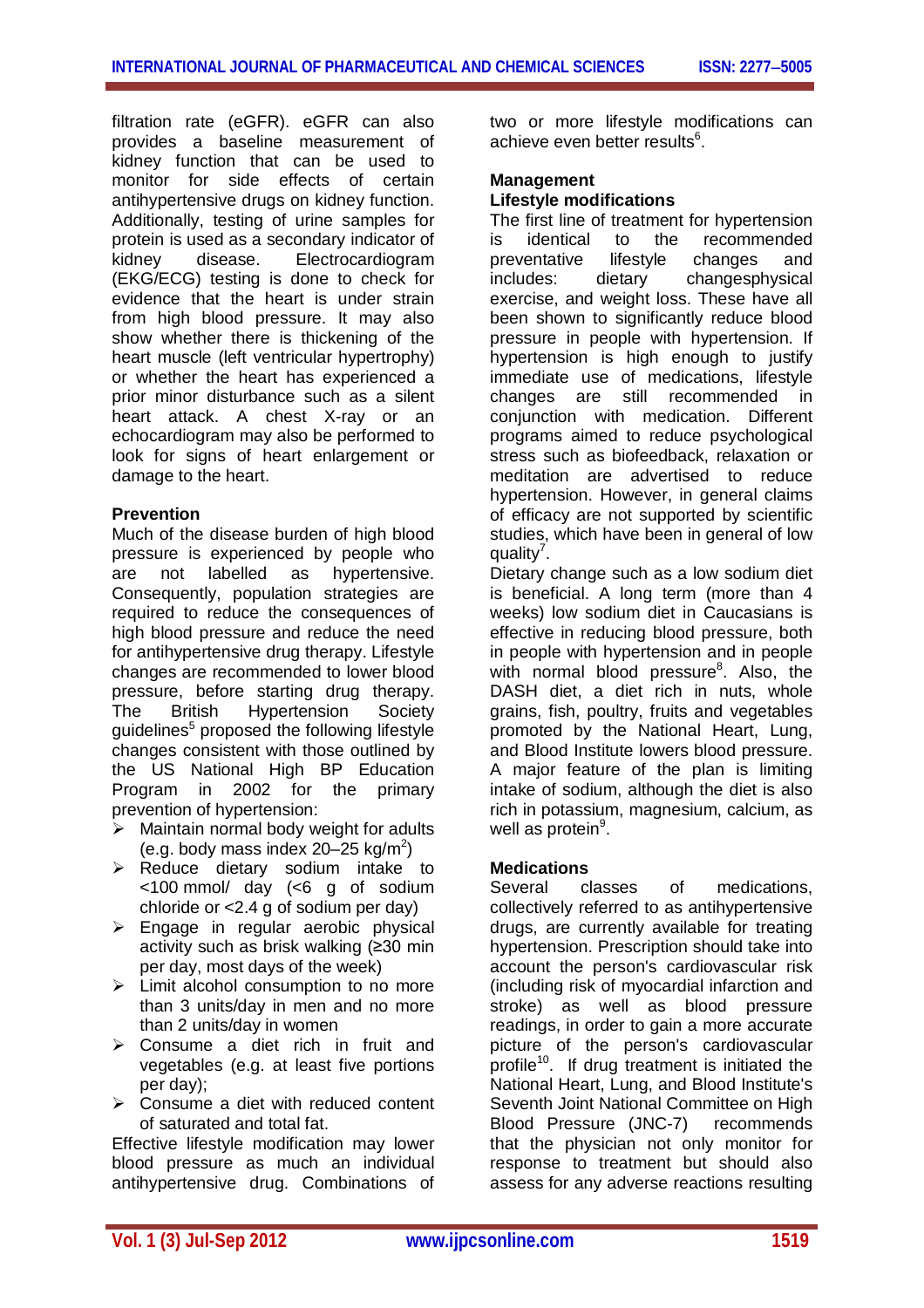from the medication. Reduction of the blood pressure by 5 mmHg can decrease the risk of stroke by 34%, of ischaemic heart disease by 21%, and reduce the likelihood of dementia, heart failure, and mortality from cardiovascular disease<sup>11.</sup> The aim of treatment should be to reduce blood pressure to <140/90 mmHg for most individuals, and lower for those with diabetes or kidney disease (some medical professionals recommend keeping levels below 120/80 mmHg). If the blood pressure goal is not met, a change in treatment should be made as therapeutic inertia is a clear impediment to blood pressure control<sup>12</sup>.

Guidelines on the choice of agents and how to best to step up treatment for various subgroups have changed over time and differ between countries. The best first line agent is disputed<sup>13</sup>. The Cochrane collaboration, World Health Organization and the United States guidelines supports low dose thiazidebased diuretic as first line treatment<sup>14</sup>. The UK guidelines emphasise calcium channel blockers (CCB) in preference for people over the age of 55 years or if of African or Caribbean family origin, with angiotensin converting enzyme inhibitors (ACE-I) used first line for younger people. In Japan starting with any one of six classes of medications including: CCB, ACEI/ARB, thiazide diuretics, beta-blockers, and alpha-blockers is deemed reasonable while in Canada all of these but alphablockers are recommended as options<sup>15-17</sup>.

## **Drug combinations**

The majority of people require more than one drug to control their hypertension. JNC7 and ESH-ESC guidelines advocate starting treatment with two drugs when blood pressure is >20 mmHg above systolic or >10 mmHg above diastolic targets. Preferred combinations are renin– angiotensin system inhibitors and calcium channel blockers, or renin–angiotensin system inhibitors and diuretics<sup>18</sup>. Acceptable combinations include calcium channel blockers and diuretics, betablockers and diuretics, dihydropyridine calcium channel blockers and betablockers, or dihydropyridine calcium channel blockers with either verapamil or

diltiazem. Unacceptable combinations are non-dihydropyridine calcium blockers (such as verapamil or diltiazem) and betablockers, dual renin–angiotensin system blockade (e.g. angiotensin converting enzyme inhibitor + angiotensin receptor blocker), renin–angiotensin system blockers and beta-blockers, beta-blockers and anti-adrenergic drugs<sup>19</sup>. Combinations of an ACE-inhibitor or angiotensin II– receptor antagonist, a diuretic and an NSAID (including selective COX-2 inhibitors and non-prescribed drugs such as ibuprofen) should be avoided whenever possible due to a high documented risk of acute renal failure. The combination is known colloquially as a "triple whammy" in the Australian health industry<sup>20</sup>. Tablets containing fixed combinations of two classes of drugs are available and while convenient for the people, may be best reserved for those who have been established on the individual components.

## **Treatment for Angina**

The goals of treatment are to alleviate the frequency of angina, increase longevity, and improve patient's quality of life. Management of risk factors is an essential component of this therapy. The three classes of drugs commonly used for chronic angina include β adrenergic blocking agents, calcium channel blockers, and short- and long-acting nitrates. Each of these drug classes decreases cardiac workload and may increase coronary blood flow or improve its distribution and thus modify the imbalance between myocardial supply and demand. Although monotherapy is effective in some, the majority of patients require two or more antianginal agents to control their symptoms $21$ . The choice of first-line treatment remains controversial because no single class of drug has demonstrated unequivocal superiority. Long-acting nitrates, β-adrenergic blocking agents, and calcium channel blockers, either alone or in combination, have been proven effective in reducing the frequency of angina. Sublingual nitroglycerin relieves episodes of angina and is also effective for short-term prophylaxis. The effectiveness of oral nitrates or transdermal preparations is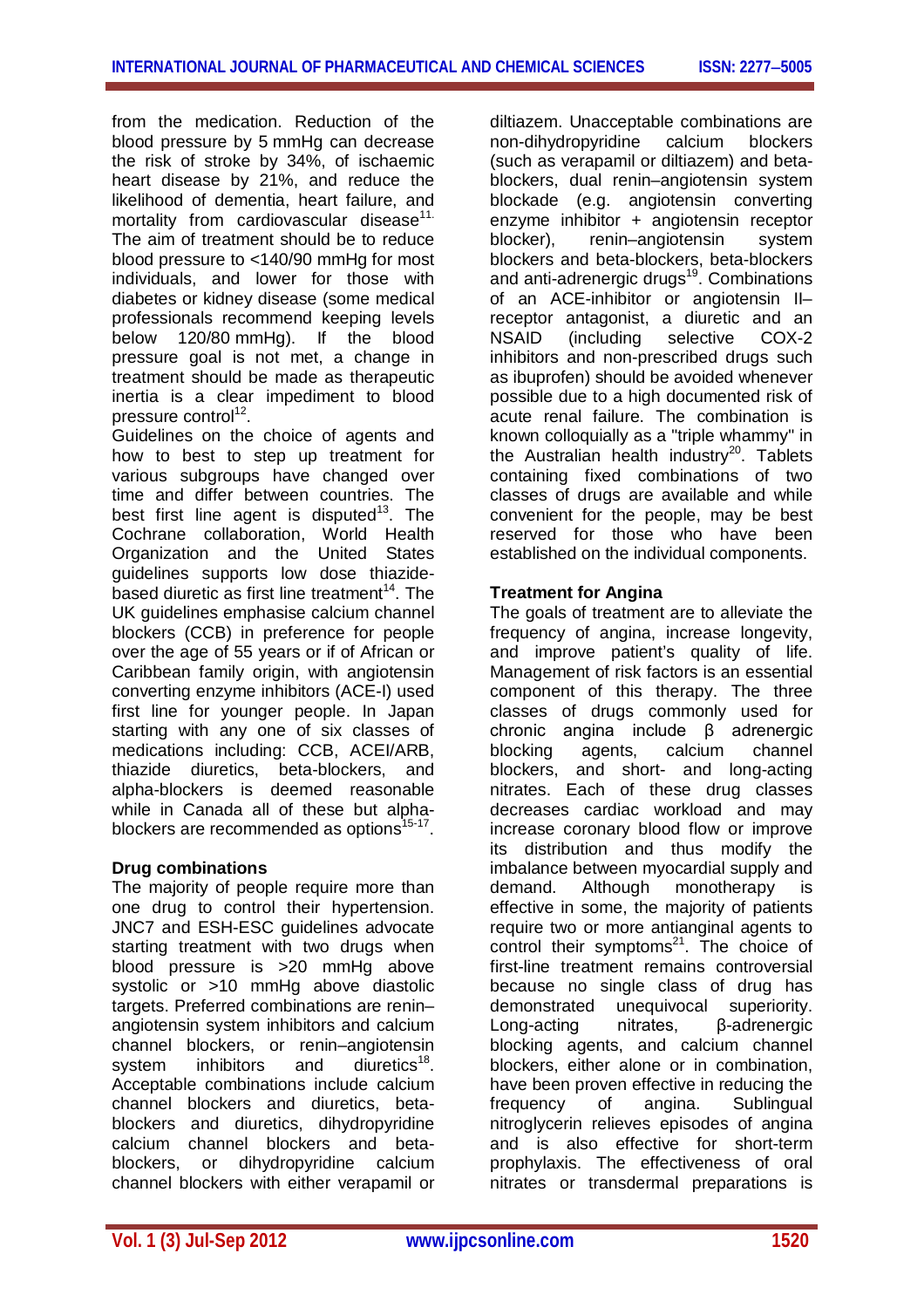limited by the development of tolerance to their hemodynamic, antianginal, and antiischemic effects when administered in a dosing strategy designed to provide therapeutic plasma nitrate levels throughout 24 hours each day. In the absence of contraindications, β blockers are recommended as first-line treatment by the American Heart Association/American College of Cardiology guidelines particularly in<br>patients with a previous mvocardial patients with a previous infarction because reduced mortality has been demonstrated in such cases<sup>22</sup>. Calcium channel blockers may be associated with unwanted side effects in angina patients with heart failure or abnormal left ventricular systolic function<sup>38</sup>. For example, the Multicenter Diltiazem post-infarction trial findings suggest that in patients with left ventricular dysfunction, diltiazem increased the frequency of late-onset heart failure and cardiac events. Whereas long-acting preparations have been better tolerated, flushing, headache, constipation, and peripheral edema continue to be problematic. The rate-lowering calcium channel blockers may also cause excessive bradycardia and heart block $^{23}$ .

## **Drug profile**

verapamil



Chemical formula-C<sub>27</sub>H<sub>38</sub>N<sub>2</sub>O<sub>4</sub>, Chemical IUPAC Name-<br> $(RS)$ -2-(3.4-IUPAC Name- (*RS*)-2-(3,4 dimethoxyphenyl)-5-{[2-(3,4- dimethoxy phenyl) ethyl]- (methyl)amino} **-**2- prop-2 yl pentane nitrile**,** Molecular Weight 491.08g/mol

## **Mechanism of action**

Verapamil inhibits voltage-dependent calcium channels. Specifically, its effect on L-type calcium channels in the heart causes a reduction in ionotropy and chronotropy, thuis reducing heart rate and blood pressure<sup>37</sup>. The pain of angina is caused by a deficit in oxygen supply to the heart. Calcium channel blockers like Verapamil will dilate blood vessels, which increases the supply of blood and oxygen to the heart. This controls chest pain, but only when used regularly $^{24}$ .

## **Clinical pharmacology and pharmacokinetics**

Given orally, 90–100% of Verapamil is absorbed, but due to high first-pass metabolism, bioavailability is much lower (10–35%). It is 90%bound to plasma proteins and has a volume of distribution of 3–5 L/kg. It is metabolized in the liver to at least 12 inactive metabolites (though one metabolite, norverapamil, retains 20% of the vasodilating activity of the parent drug). As its metabolites, 70% is excreted in the urine and 16% in feces; 3–4% is excreted unchanged in urine. This is a non-linear dependence between plasma concentration and dosage.<sup>25,30,31</sup>.

Onset of action is 1–2 hours after oral dosage. Half-life is 5–12 hours (with chronic dosages). It is not cleared by hemodialysis. It is excreted in human milk. Because of the potential for adverse reaction in nursing infants from Verapamil, nursing should be discontinued while Verapamil is administered<sup>32,33</sup>.

Verapamil has been reported to be effective in both short-term and long-term treatment of mania and hypomania. Addition ofmagnesium oxide to the verapamil treatment protocol enhances the antimanic effect. It has on occasion been used to control mania in pregnant patients, especially in the first 3 months $34,35$ . It does not appear to be significantly teratogenic. For this reason, when one wants to avoid taking valproic acid (which is high in teratogenicity) or lithium (which has a small but significant incidence of causing cardiac malformation), Verapamil is usable as an alternative, albeit presumably a less effective one<sup>26, 36</sup>.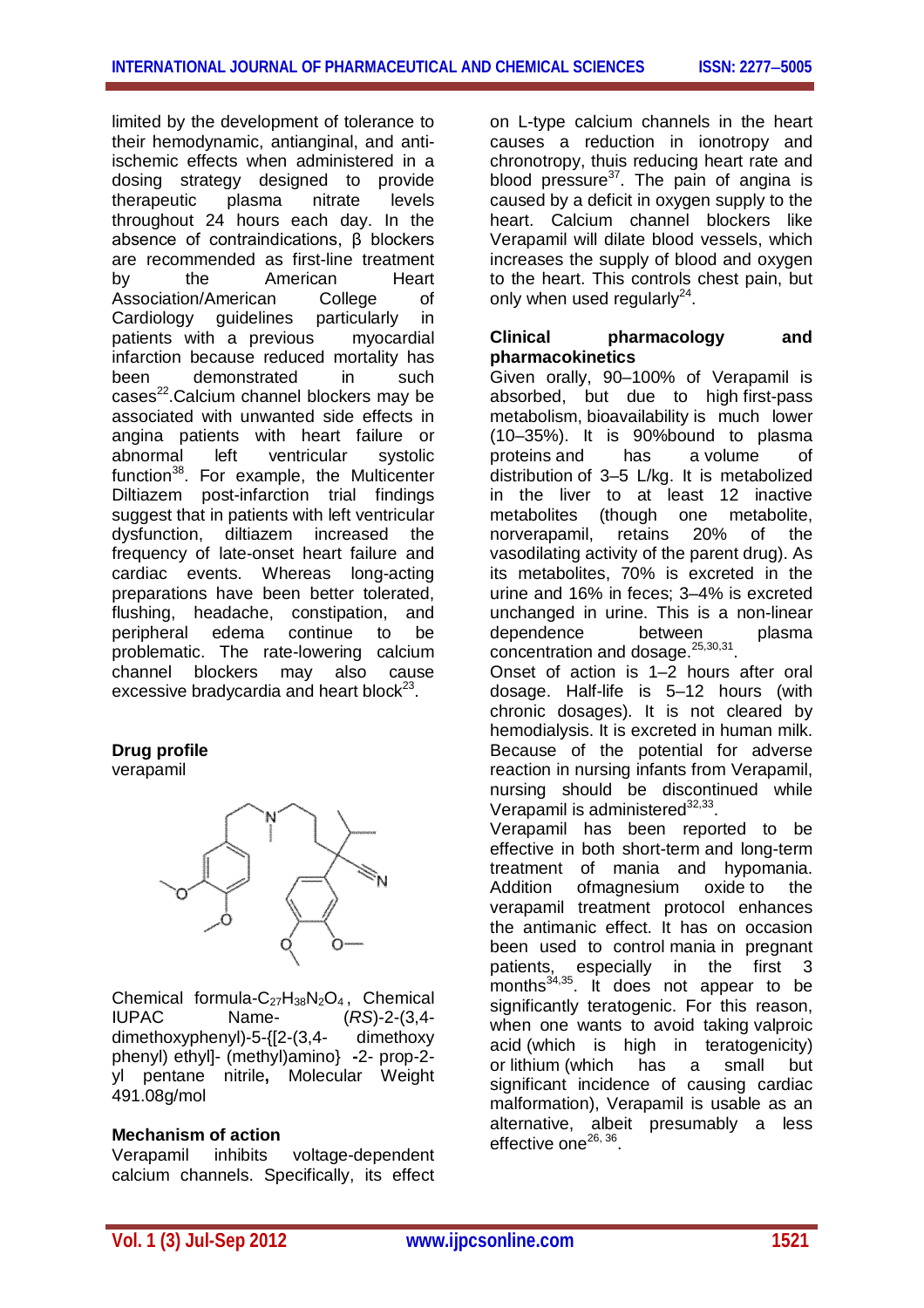## **Side Effects**

Some possible side effects of the drug are headaches, facial flushing, dizziness, lightheadedness, swelling, increased urination, fatigue, nausea, ecchymosis, galactorrhea, and constipation. Along with other calcium channel blockers, verapamil is known to induce gingival hyperplasia $^{27}$ .

#### **Overdose**

Acute overdose is often manifested by nausea, asthenia, bradycardia, dizziness, hypotension and cardiac arrhythmia. Plasma, serum or blood concentrations of verapamil and norverapamil, its major active metabolite, may be measured to confirm a diagnosis of poisoning in hospitalized patients or to aid in the medicolegal investigation of fatalities. Blood or plasma verapamil concentrations are usually in a range of 50-500 μg/L in persons on therapy with the drug, but may rise to 1–4 mg/L in acute overdose patients and are often at levels of 5– 10 mg/L in fatal poisonings $^{28}$ .

#### **Contraindication**

Severe left ventricular dysfunction, Hypotension, cardiogenic shock, Sick sinus syndrome, Second-or third-degree AV block, Patients with atrial flutter or atrial fibrillation and an accessory bypass tract or Patients with known hypersensitivity to verapamil hydrochloride<sup>29</sup>.

## **Drug interaction**

- Cytochrome inducers/inhibitors: Clinically significant interactions have been reported with inhibitors of CYP3A4 (e.g., erythromycin, ritonavir) causing elevation of plasma levels of verapamil while inducers of CYP3A4 (e.g., rifampin) have caused a lowering of plasma levels of verapamil.
- > HMG-CoA reductase inhibitors: The use of HMG-CoA reductase inhibitors that are CYP3A4 substrates in combination with verapamil has been associated with reports of myopathy/ rhabdomyolysis<sup>39</sup>.
- $\triangleright$  Co-administration of multiple doses of 10 mg of verapamil with 80 mg simvastatin resulted in exposure to

simvastatin 2.5-fold that following simvastatin alone<sup>40</sup>.

- $\triangleright$  Aspirin: In a few reported cases, coadministration of verapamil with aspirin has led to increased bleeding times greater than observed with aspirin alone.
- $\triangleright$  Grapefruit juice: Grapefruit juice may increase plasma levels of verapamil.
- > Alcohol: Verapamil may increase blood alcohol concentrations and prolong its effects

## **CONCLUSION**

Verapamil is a calcium channel antagonist. It inhibits the calcium channel present in the heart and further it will decrease the heart rate there by reducing the force of contraction and prevent heart failure, acute and chronic myocardial ischemia, ventricular and supraventricular arrhythmias.. Verapamil has been reported to be effective in both shortterm and long-term treatment of mania and hypomania. Addition ofmagnesium oxide to the verapamil treatment protocol enhances the antimanic effect. It has on occasion been used to control mania in pregnant patients, especially in the first 3 months. Acceptable combinations include calcium channel blockers and diuretics, beta-blockers and diuretics, dihydropyridine calcium channel blockers and beta-blockers, or dihydropyridine calcium channel blockers with either verapamil or diltiazem.

## **REFERENCES**

- 1. Carretero OA and Oparil S. "Essential hypertension. Part I: definition and etiology". Circulation. 2000;101(3): 329–35.
- 2. Chobanian AV, Bakris GL and Black HR. "Seventh report of the Joint National Committee on Prevention, Detection, Evaluation, and Treatment of High Blood Pressure". Hypertension. 2003;42(6):1206–52.
- 3. National Clinical Guidance Centre . "7 Diagnosis of Hypertension, 7.5 Link from evidence to recommendations". Hypertension (NICE CG 127). National Institute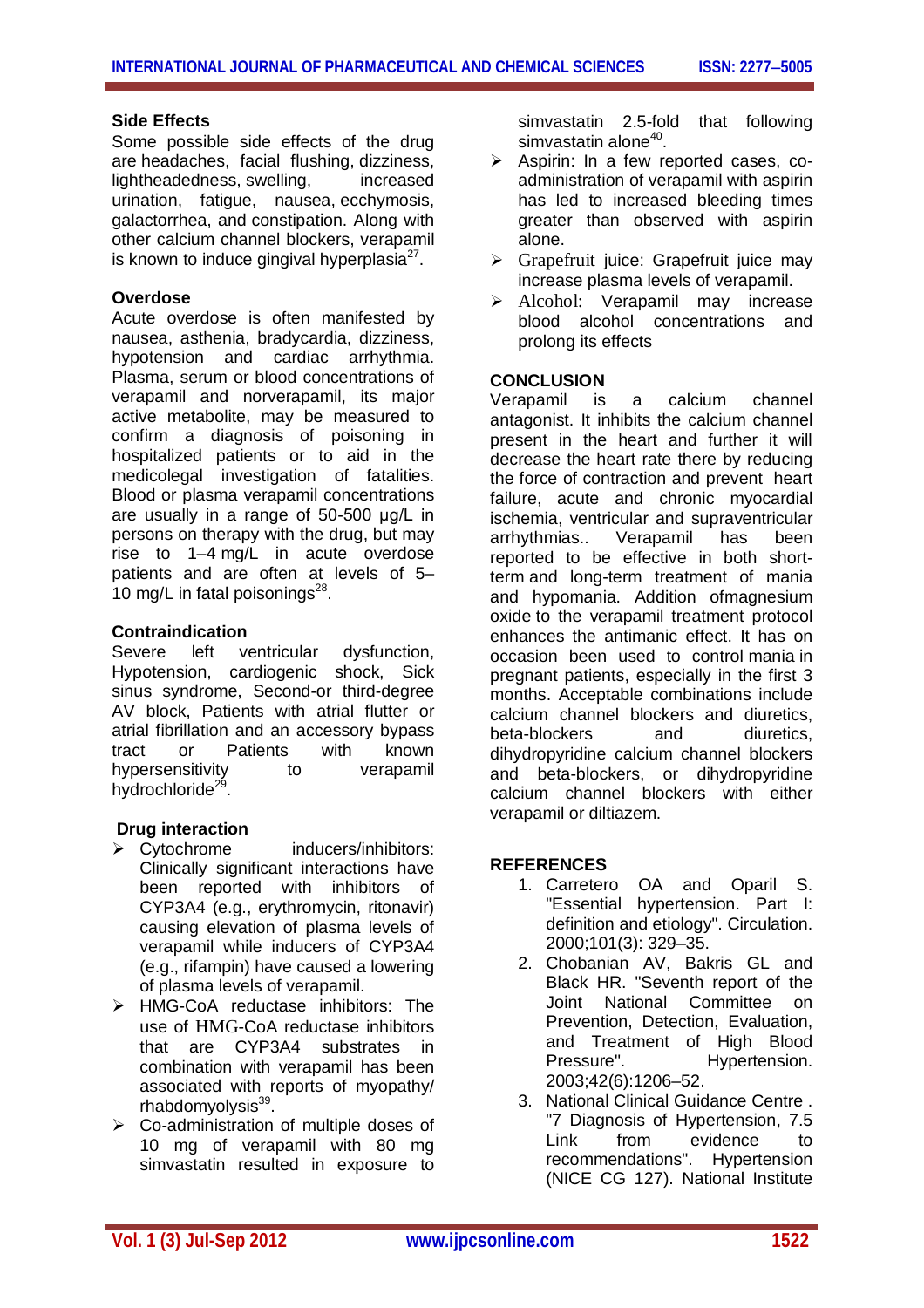for Health and Clinical Excellence. 2011;102.

- 4. Mancia G, De Backer G and Dominiczak A. ESH-ESC Practice Guidelines for the Management of Arterial Hypertension: ESH-ESC Task Force on the Management of Arterial Hypertension. J. Hypertens. 2007;25(9):1751–62.
- 5. Williams B, Poulter NR and Brown MJ. Guidelines for management of hypertension: report of the fourth working party of the British Hypertension Society, 2004-BHS IV. J Hum Hypertens. 2004;18(3):139–85.
- 6. Dionne JM, Abitbol CL and Flynn JT. "Hypertension in infancy: diagnosis, management and outcome". Pediatr. Nephrol. 2012;27(1):17–32.
- 7. Din-Dzietham R, Liu Y, Bielo MV and Shamsa F. High blood pressure trends in children and adolescents in national surveys, 1963 to 2002. Circulation. 2007; 116 (13): 1488–96.
- 8. National High Blood Pressure Education Program Working Group on High Blood Pressure in Children and Adolescents. The fourth report on the diagnosis, evaluation, and treatment of high blood pressure in children and adolescents. Pediatrics 2004;114:555–76.
- 9. Fisher ND and Williams GH. Hypertensive vascular disease. In Kasper DL, Braunwald E, Fauci AS, et al.. Harrison's Principles of Internal Medicine (16th ed.). New<br>York. NY: McGraw-Hill. York. NY: McGraw-Hill. 2005;1463–81.
- 10. Wong T and Mitchell P. The eye in hypertension. Lancet. 2005;369(9559): 425–35.
- 11. O'Brien, Eoin, Beevers DG, Lip and Gregory YH. ABC of hypertension. London: BMJ Books, 2007.
- 12. Papadopoulos DP, Mourouzis I, Thomopoulos C, Makris T and Papademetriou V. Hypertension crisis. Blood Press. 20019 (6): 328–36.
- 13. Marik PE and Varon J. "Hypertensive crises: challenges and management. Chest. 2007; 131 (6): 1949–62. doi:10.1378/chest.06-2490.
- 14. Gibson and Paul. "Hypertension and Pregnancy". eMedicine Obstetrics and Gynecology. Medscape, 2009.
- 15. Rodriguez-Cruz, Edwin Ettinger and Leigh M. "Hypertension".<br>eMedicine Pediatrics: Cardiac eMedicine Pediatrics: Cardiac Disease and Critical Care Medicine. Medscape, 2010.
- 16. "Global health risks: mortality and burden of disease attributable to selected major risks.". World Health Organization. 2009.
- 17. Lewington S, Clarke R, Qizilbash N, Peto R and Collins R. "Agespecific relevance of usual blood pressure to vascular mortality: a meta-analysis of individual data for one million adults in 61 prospective studies". Lancet. 2002;360(9349): 1903–13.
- 18. Singer DR and Kite A . "Management of hypertension in peripheral arterial disease: does the choice of drugs matter?". European Journal of Vascular and Endovascular Surgery. 2008; 35(6):701–8.
- 19. Zeng C, Villar VA, Yu P, Zhou L and Jose PA. Reactive oxygen species and dopamine receptor function in essential hypertension. Clinical and Experimental Hypertension 2009;31(2):156–78.
- 20. Vasan RS, Beiser A, Seshadri S, Larson MG, Kannel WB,<br>D'Agostino RB and Levy D'Agostino RB and D."Residual lifetime risk for developing hypertension in middleaged women and men: The Framingham Heart Study". JAMA : the journal of the American Medical Association. 2007;287(8):1003–10.
- 21. Ehret GB, Munroe PB and Rice KM. Genetic variants in novel pathways influence blood pressure and cardiovascular disease risk. Nature. 2011;478 (7367): 103–9.